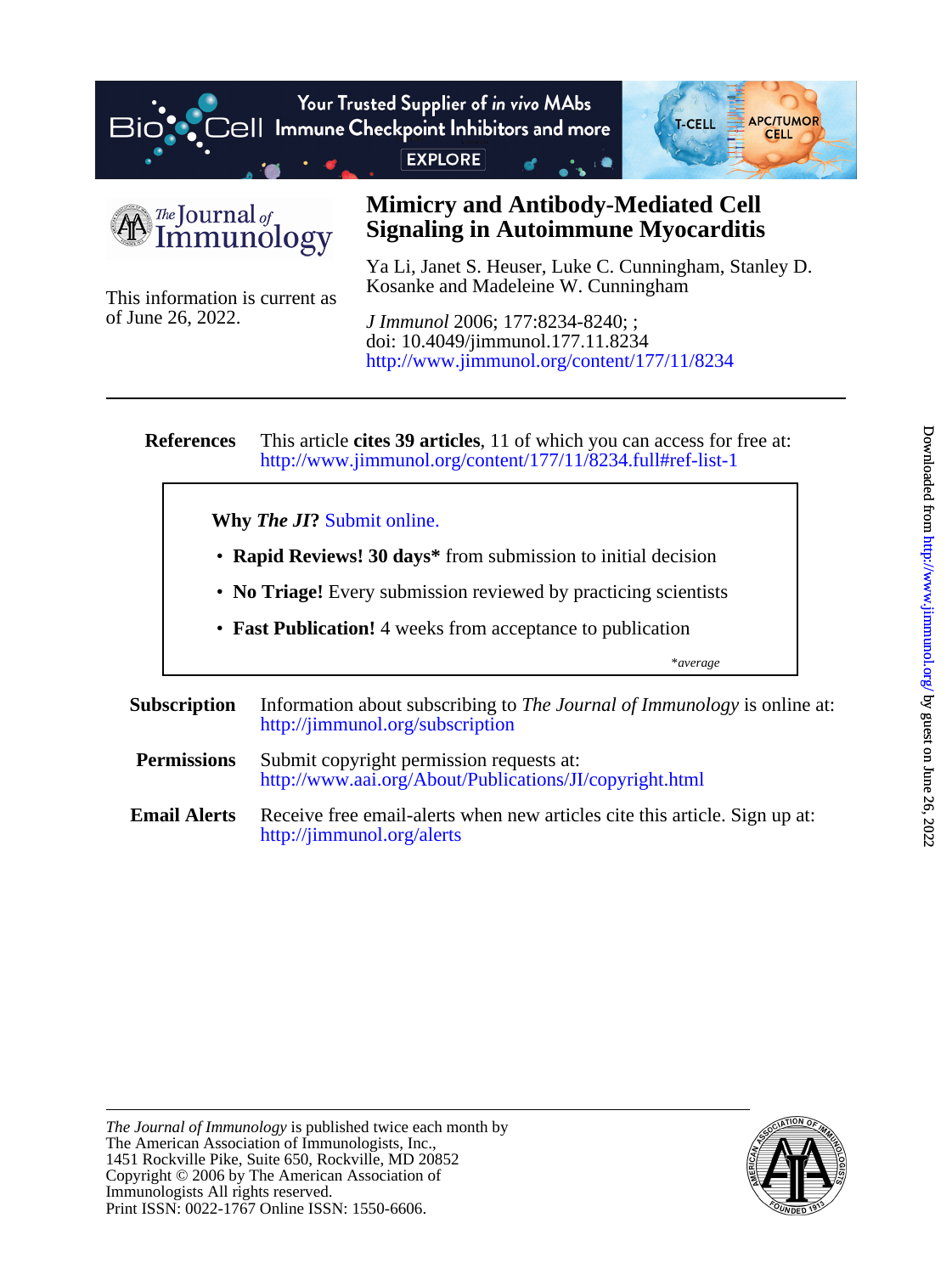# **Mimicry and Antibody-Mediated Cell Signaling in Autoimmune Myocarditis1**

## **Ya Li,\*† Janet S. Heuser,\* Luke C. Cunningham,\* Stanley D. Kosanke,\* and Madeleine W. Cunningham<sup>2</sup> \***

**The mechanisms by which autoantibodies against cardiac myosin (CM) may lead to heart dysfunction is unknown. We show that autoantibodies to CM in anti-CM sera and mAbs derived from experimental autoimmune myocarditis targeted the heart cell surface and induced Ab-mediated cAMP-dependent protein kinase A activity. Ab-mediated cell signaling of protein kinase A was blocked by CM, anti-IgG, or by specific inhibitors of the**  $\beta$ **-adrenergic receptor (** $\beta$ **-AR) pathway. mAbs confirmed mimicry between CM and the**  $\beta$ **-AR. Passive transfer of purified Ab (IgG) from CM-immunized rats resulted in IgG deposition and apoptosis in the heart, leading to a cardiomyopathic heart disease phenotype in recipients. Our novel findings link anti-CM Ab with the -AR and subsequent Ab-mediated cell signaling in the heart.** *The Journal of Immunology,* **2006, 177: 8234–8240.**

I mmunity leading to heart disease is not well understood due<br>to the heterogeneity of immune-mediated heart diseases as<br>well as the lack of knowledge about specific immune mech-<br>anisms in the heart. Myocarditis is an infla mmunity leading to heart disease is not well understood due to the heterogeneity of immune-mediated heart diseases as well as the lack of knowledge about specific immune mechthat can result in dilated cardiomyopathy  $(DCM)^3$  and heart failure  $(1-4)$ . Although myocarditis may be initiated by viral infection, it is also accompanied by exposure of myocarditic Ags, such as cardiac myosin  $(CM)$  (5–8). It has been demonstrated that in myocarditis patients the prevalence of Abs against CM are elevated and associated with the deterioration of cardiac function in patients with chronic myocarditis and cardiomyopathy  $(9-13)$ . Although autoantibodies against CM may be present in patients with cardiomyopathy and experimental animals with myocarditis, the mechanism of pathogenesis and significance of the anti-CM autoantibodies is unknown.

The clinical manifestations in myocarditis and subsequent cardiomyopathy suggest that the disease may be mediated by both cellular and humoral immune responses directed against CM. Numerous studies have shown that cellular immunity is an important pathogenic determinant in autoimmune myocarditis (14-17). However, immunoadsorption of circulating autoantibodies has been shown to improve the cardiac function of patients with DCM (18). Occurrence of cardiomyopathy in the absence of a T cell infiltrate would implicate the potential role of Ab in the pathogenesis of disease.

In animal models of myocarditis, CM has emerged as the dominant autoantigen in genetically susceptible animals (19 – 22). Although the induction of myocarditis by  $CD4<sup>+</sup>$  T cells is well established, very little is known about how Abs may affect the heart. Transfer of anti-CM mAbs led to myocarditis in certain strains of mice (23–25), and the induction of circulating anti-CM autoantibody and IgG deposition in the myocardium was shown to be concomitant with the onset of myocarditis (23, 26). It has been unclear how Abs against an intracellular protein such as CM can affect the heart. Deposition of anti-myosin Ab occurs in damaged tissue where myosin is exposed, but our hypothesis is that the anti-CM Abs recognize molecules expressed on the surface of cardiomyocytes and directly affect the heart. In an effort to understand the potential role and mechanism of autoantibodies against CM in the heart, we investigated whether autoantibody against CM can directly target cardiac myocytes and have a direct role in pathogenesis of heart disease.

Our study shows that anti-CM Abs induced by immunization with CM or its pathogenic peptide  $S2-16$  target the  $\beta$ -adrenergic receptor  $(\beta - AR)$  on the heart cell surface and specifically induce cAMP-dependent protein kinase A (PKA) activity in heart cells. It is well known that binding of the  $\beta$ -AR triggers the major signaling pathway controlling heart rate and contractility (27). Activation of PKA through  $\beta$ -AR induces apoptosis during development of heart failure (28, 29). The effect of anti-CM Ab on the  $\beta$ -AR suggests that CM Abs can modulate myocardial function and severity of cardiomyopathy and heart failure. Recent studies have shown that Abs generated to peptides of the  $\beta$ -AR induce cardiac dysfunction and cardiomyopathy (30). To further support our conclusions, we found that anti-CM Ab-mediated cell signaling of PKA was inhibited by either CM, anti-IgG, or by specific inhibitors of the  $\beta$ -AR pathway. mAbs specific for CM confirmed the cross-reactive mimicry between CM and the  $\beta$ -AR. Finally, passive transfer of purified IgG from CM-immunized rats resulted in IgG deposition, leading to dilated cardiomyopathic changes in the hearts of recipients. Our novel findings implicate anti-CM autoantibody-mediated cell signaling in myocarditis and cardiomyopathy where Abs against CM target the  $\beta$ -AR, alter signal transduction, and lead to cardiomyopathy.

<sup>\*</sup>Department of Microbiology and Immunology, and Pathology, University of Oklahoma Health Sciences Center, Biomedical Research Center, Oklahoma City, OK 73104; and † Department of Microbiology and Immunology, University of Michigan, 1150 West Medical Center Drive, Ann Arbor, MI 48109

Received for publication February 27, 2006. Accepted for publication September 7, 2006.

The costs of publication of this article were defrayed in part by the payment of page charges. This article must therefore be hereby marked *advertisement* in accordance with 18 U.S.C. Section 1734 solely to indicate this fact.

<sup>&</sup>lt;sup>1</sup> This work was supported by grants from the National Heart, Lung, and Blood Institute (HL56267) and the American Heart Association. M.W.C. is the recipient of an National Heart, Lung, and Blood Institute Merit Award (HL35280), and Y.L. is the recipient of an American Heart Association Predoctoral Fellowship.

<sup>2</sup> Address correspondence and reprint requests to Dr. Madeleine W. Cunningham, Department of Microbiology and Immunology, University of Oklahoma Health Sciences Center, Biomedical Research Center, Room 217, 975 NE 10th Street, Oklahoma City, OK 73104. E-mail address: madeleine-cunningham@ouhsc.edu

<sup>&</sup>lt;sup>3</sup> Abbreviations used in this paper: DCM, dilated cardiomyopathy; CM, cardiac myosin;  $\beta$ -AR,  $\beta$ -adrenergic receptor; PKA, protein kinase A; r $\beta$ 2-AR, recombinant  $\beta$ 2-AR; EAM, experimental autoimmune myocarditis; PLB, phosphorylated phospholamban.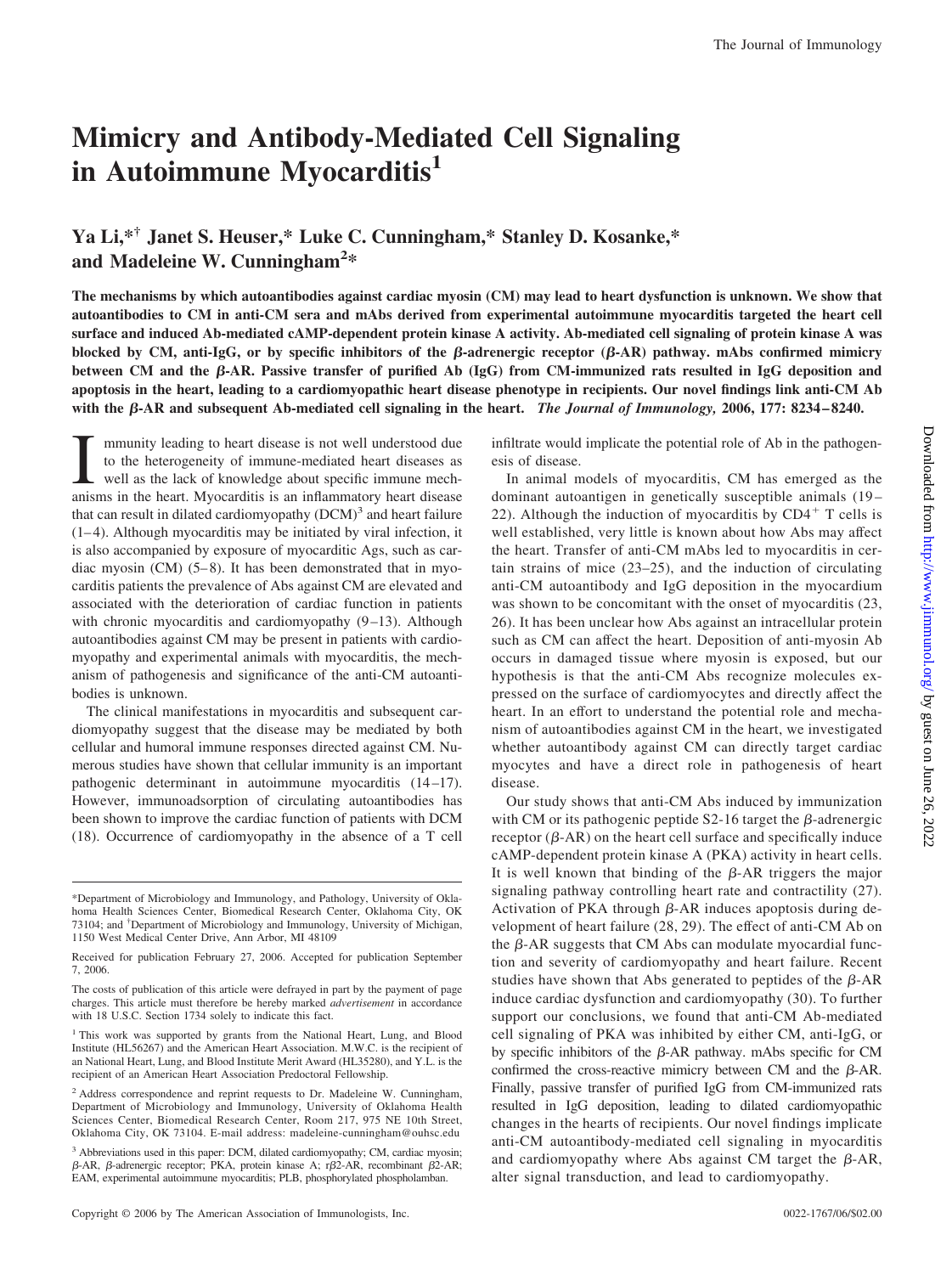**FIGURE 1.** In vivo deposition of IgG2a Abs in EAM. Lewis rats were immunized with S2-16 or CM emulsified in CFA (*a*) or PBS in CFA (*b*) as a control treatment. Myocardial tissue-bound IgG (*left*), IgG2a (*middle*), and IgG1 (*right*) were detected by immunostaining. IgG1 deposition in spleen (*b*, *right panel*) is a positive control for IgG1 immunostaining.



## **Materials and Methods**

*Antigens*

Purified human CM and S2-16 peptide were prepared as previously described (21). Recombinant human  $\alpha$ 2a-,  $\beta$ 1-, and  $\beta$ 2-adrenergic receptors  $(r\beta2-AR)$  were purchased from Sigma-Aldrich.

## *Heart cell line*

Rat primary heart cell line H9c2 was obtained from the American Type Culture Collection. Cells were cultured in IMDM (Invitrogen Life Technologies) containing 10% FCS, 1% penicillin and streptomycin, and 0.1% gentamicin at  $37^{\circ}$ C in 5% CO<sub>2</sub>.

## *Sera and mAbs from experimental autoimmune myocarditis (EAM)*

Sera from CM-, S2h16-, or PBS-immunized rats were collected and stored as described previously (22). Splenic mononuclear cells were isolated from Lewis rats 2 wk after primary immunization, fused with the K6H6/B5 cell line (CRL 1832; American Type Culture Collection), and selected with hypoxanthine, aminopterin, and thymidine as previously described (31). Hybridomas secreting mAbs reactive to CM and  $r\beta$ 2-AR were produced by limiting dilution. Concentration and isotype of mAbs were determined by using goat anti-rat Ig specific for different classes and subclasses (Jackson ImmunoResearch Laboratories) in ELISA. All experiments on animals were performed in accordance with relevant institutional (National Institutes of Health and University of Oklahoma Health Sciences Center) guidelines and regulations as set by the University of Oklahoma Health Sciences Center Institutional Animal Care and Use Committee.

## *Passive transfer of IgG Abs from EAM*

IgG Abs were purified from sera by affinity chromatography using rec-Protein G-Sepharose (Zymed Laboratories). The titers of anti-CM IgG were measured by ELISA and range from 1/6400 to 1/12800. Concentrations of Abs were measured by Bio-Rad protein assay (Bio-Rad) and an ELISA for rat IgG. Purified IgG was i.v. transferred to 6- to 8-wk-old naive Lewis rats. Each rat was given 0.5 mg Ab once a week for 18 wk. One group of age-matched naive rats was used as nontransferred controls. Rats were sacrificed after 18 wk and hearts were removed, weighed, and fixed in 10% buffered Formalin. Paraffin sections were prepared from hearts dissected in the atrial-apical axis to produce two halves in which four chambers could be seen. H&E-stained  $5-\mu m$  sections were prepared for microscopic histological examination. The morphometric parameters of each heart were determined by an Olympus BX40 microscope with a micrometer (Olympus).

## *ELISA and competitive-inhibition ELISA*

ELISA was conducted as described elsewhere (22). Inhibitor solution was prepared in PBS and tested at 500 to 4  $\mu$ g/ml. Inhibitors were mixed with an equal volume of Ab dilution (1/250 for rat sera, 1/400 for human sera, and  $5-10 \mu g/ml$  for mAbs) and incubated at  $37^{\circ}$ C for one-half hour and overnight at 4°C. Fifty microliters of serum-inhibitor mixtures was added to 96-well microtiter plates coated with 10  $\mu$ g/ml CM or  $\beta$ 2-AR and incubated overnight at 4°C. The remainder of the assay was performed as described in the ELISA procedure.

## *Western immunoblot*

Twenty micrograms per milliliter of Ags was separated by SDS-PAGE in 10% gradient slab gels. The gel was overlaid with a sheet of Immobilonpolyvinylidene difluoride transfer membrane (Millipore). The blot was incubated with serum at a 1/100 dilution, mAbs at  $5-10 \mu g/ml$ , or Ab specific for Ser16-phosphorylated phospholamban (PLB; Badrilla) at 1/5000 overnight at 4°C. A Western blotting luminol reagent (Santa Cruz Biotechnology) was used to develop the blots. The immunoreaction was quantified with a scanning photodensitometer.

## *Immunostaining of tissues and H9c2 cells*

Mouse anti-rat IgG (10  $\mu$ g/ml), anti-rat IgG1 (1/100), anti-rat IgG2a ( $1/100$ ), or isotype-control mouse IgG Ab ( $10 \mu$ g/ml; Sigma-Aldrich) was incubated on deparaffinized tissue sections for 2 h at room temperature. Biotin-conjugated goat anti-mouse IgG Ab or rabbit anti-goat IgG (1/500; Jackson ImmunoResearch Laboratories) was incubated on tissues for 30 min. Alkaline phosphatase-conjugated streptavidin (Jackson ImmunoResearch Laboratories) was incubated on tissues at  $1 \mu g/ml$  for 30 min at room temperature. Ab binding was detected with Fast Red substrate (BioGenex) against a counterstain of Mayer's hematoxylin (BioGenex). For H9c2 cell staining,  $5 \times 10^4$  H9c2 cells were plated to 4-well chamber slides and incubated overnight at  $37^{\circ}$ C in  $5\%$  CO<sub>2</sub>. Sera (1/100 dilution) or mAbs  $(5-10 \mu g/ml)$  were added to cell culture chambers and incubated for 1 h followed by addition of buffered Formalin. Cell surface-bound Abs were detected with specific biotin-conjugated secondary Ab (1/500; Sigma-Aldrich).

For detection of apoptosis in heart tissues, we used anti-active caspase 3 to determine the presence of active caspase 3 in tissues from Lewis rats passively transferred with control and anti-CM or anti-S2-16 IgG. The presence of caspase 3 indicates apoptosis in tissues. To test for the presence

anti-S2-16







**FIGURE 2.** Anti-CM and anti-CM peptide S2-16 sera recognized heart cell surface. H9c2 rat heart cells were reacted with anti-S2-16 sera (*left*), anti-CM sera (*middle*), or sera from PBS/CFA-immunized control rats (*right*) and tested for cell surface binding of rat IgG by immunostaining.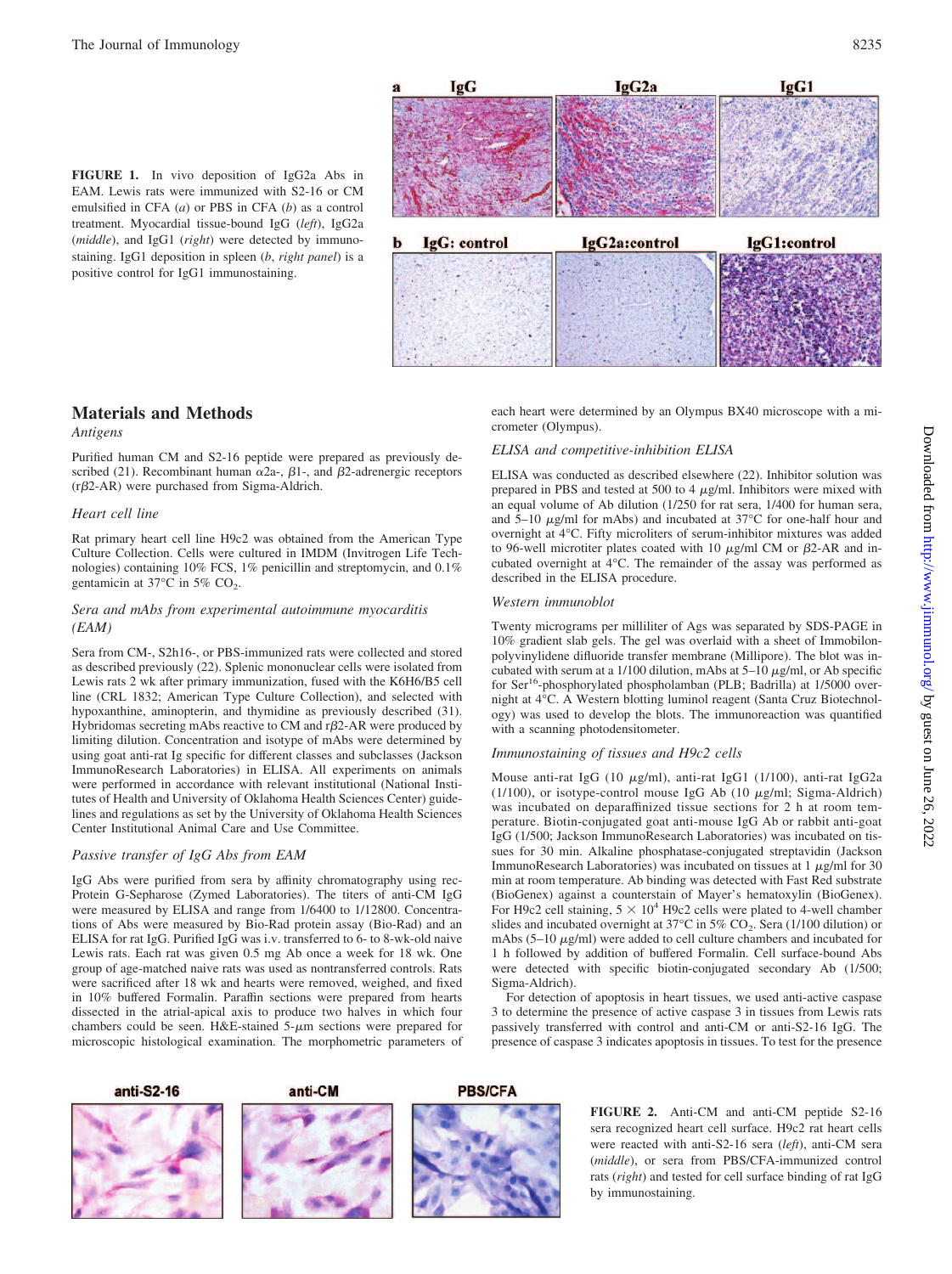**FIGURE 3.** Anti-CM and anti-S2- 16 IgG Abs induce PKA through -AR. *a*, Anti-S2-16 and anti-CM sera induced PKA activity above the basal rate.  $\ast$ ,  $p < 0.05$  vs sera from PBS/ CFA-immunized control rats. *b*, CM but not BSA abolished anti-CM and anti-S2-16 sera-induced PKA activity. Adsorption with anti-rat IgG also inhibited anti-CM and anti-S2-16 sera-induced PKA activity, whereas adsorption with anti-BSA did not. *c*, Anti-S2-16, anti-CM, and  $\beta$ -AR agonist isoproterenolinduced PKA activity was inhibited by -AR antagonist propranolol. *d*, Anti-S2-16 sera-induced PKA activity was inhibited by  $\beta$ 1 blocker CGP 20712A and  $\beta$ 2 blocker ICI188.551. \*,  $p < 0.05$ vs anti-S2-16 sera treated only. Values of *p* were calculated using the unpaired Student's *t* test*.*



of caspase 3, Formalin-fixed, paraffin-embedded tissues were deparaffinized 3:1 xylene to heme D for 90 s and rehydrated through a graded ethanol wash. Tissue slides were immersed in a 0.1 M citrate buffer (pH 6.0) and subjected to microwaves three times at 1300 W/s for 90 s with a 60-s break between each microwave session. Slides were washed twice with PBS (pH 7.2). Tissues were then treated for 15 min with crystal violet (2 mg/ml) to block autofluorescence. To detect active caspase 3, an Apo Active 3 kit was used (Cell Technology). Slides were washed three times for 5 min each in PBS plus 0.1% Triton X-100. Tissues were incubated with 100  $\mu$ l of rabbit anti-active caspase 3 Ab for 1 h at room temperature. Slides were washed in PBS plus 0.1% Triton X-100 three times for 10 min each. To block tissues, slides were incubated for 20 min in 2% BSA in PBS and then washed and incubated at room temperature for 1 h with 50  $\mu$ l of goat anti-rabbit FITC-labeled Ab. Slides were washed three times in PBS, coverslipped, and viewed in an Olympus BX41 microscope equipped with fluorescence.

#### *Protein kinase assays*

H9c2 cells  $(1 \times 10^7)$  were plated in T75 cell culture flasks overnight. Sera (1/100 dilution) or mAbs  $(5-10 \mu g/ml)$  were incubated with cells in a final volume of 15 ml of medium for 1 h before reactions were stopped by

ice-cold PBS. Cells were mechanically dislodged from flasks, centrifuged, and solubilized in 0.3 ml of protein extraction buffer before homogenization. Protein kinase activity of H9c2 cells was measured using a SignaTECT PKA assay system (Promega). For inhibition of Ab-induced PKA activity,  $\beta$ blocker propranolol (10  $\mu$ M),  $\beta$ 1 blocker CGP 20712A (3  $\mu$ M), and  $\beta$ 2 blocker ICI 188.551 (2  $\mu$ M) were added.  $\beta$ -AR agonist isoproterenol (10  $\mu$ M) was used to induce PKA activity in the heart cells. For competitive inhibition of Ab reactivity, 500  $\mu$ g/ml inhibitor CM or BSA was mixed with the serum dilution and incubated as described in the competitiveinhibition ELISA above. The Abs and inhibitor mixtures were added into reaction with H9c2 cells for the PKA assay as described above. Calculation of the units of PKA per microgram of protein was determined and computed in the formula used in the assay kit purchased from Promega. We determined the specific activity of the enzyme in picomoles per minute per microgram for each sample and presented the results as percentages of the basal rate. The PKA activity was then reported as percent above the basal level.

#### *Statistical analysis*

Means, SEMs, and unpaired Student's *t* test and the Mann-Whitney *U* test were used to analyze data using GraphPad Prism (GraphPad). Groups were

mAb Reaction with r2-AR/CM*<sup>a</sup>* % Inhibition of mAb by Inhibitor *<sup>b</sup>* PKA Activity % Increase*<sup>c</sup>* CM  $r\beta$ 2-AR  $r\alpha$ 2a-AR BSA (over basal level) 9B6-3E6 0.91/1.42 36.2 23.4 0 1.9 15 3A5-2E10 0.95/1.41 87.5 41.3 0 0 21 2C3-2B6 0.71/1.06 69.7 67.7 3.2 0 30 2C3-2B9 0.93/1.41 89 38 6.3 0 21 Anti-CM sera 0.85/2.1 63.2 82.8 10.7 10 64 Anti-S2-16 sera  $0.91/1.82$  51.8 83.7 7.9 13.4 56 Sera control<sup>d</sup> 0.15/0.13 4 Isotype control<sup>d</sup> 0.07/0.15 5

Table I. *Monoclonal and serum anti-cm Ab react with*  $\beta$ *-AR and induce PKA activity* 

*a* The reactivities of mAbs with CM and rβ2-AR were examined by direct ELISA. Results represent OD reading for each mAb.<br><sup>*b*</sup> Competitive-inhibition ELISA of serum (1/250) and mAb reactivity to rβ2-AR. Five hundred micrograms per milliliter of

inhibitors was used, and percent inhibition was calculated by using OD reading with and without inhibitor. Inhibition assay was not performed on sera and isotype controls. *<sup>c</sup>* Data represent percentage of increase relative to the basal rate.

*<sup>d</sup>* Sera control, sera from PBS/CFA-immunized rats; isotype control, rat IgM.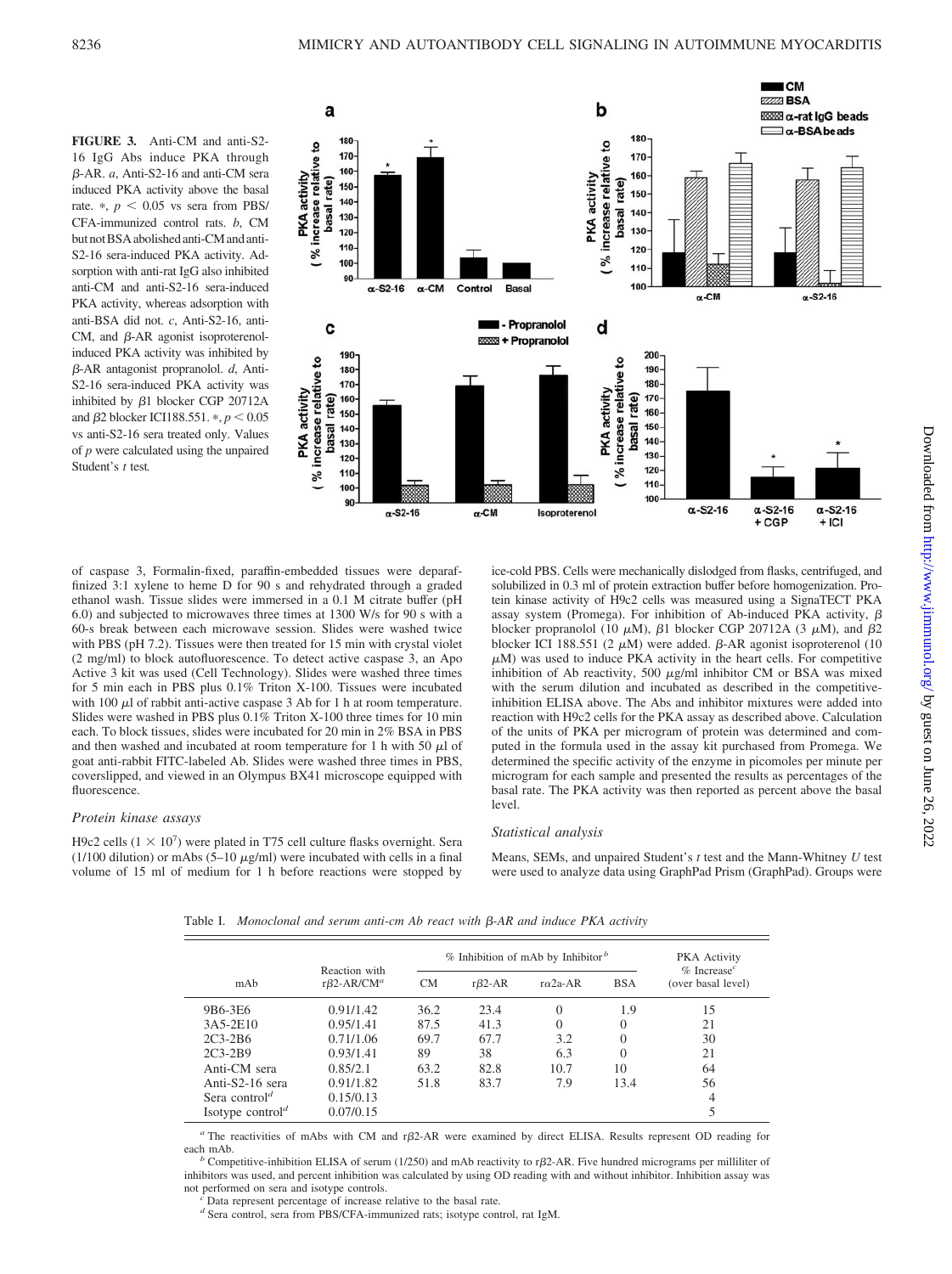

**FIGURE 4.** Anti-CM mAbs and sera react with  $\beta$ -AR. Western immunoblot of r2-AR, H9c2 cell lysate, and CM (each Ag was loaded in duplicated lanes) was probed with anti-S2-16 sera, PBS/CFA-immunized control rat sera, mAb 9B6-3E6, isotype control Ab, and anti- $\beta$ 2-AR Ab. Anti-CM sera and other anti-CM mAbs gave similar results as the anti-S2-16 sera and 9B6-3E6 (data not shown).

considered statistically different if  $p \leq 0.05$ . The Mann-Whitney *U* test was used to analyze the data in Table II, whereas the Student's *t* test was used to analyze the data shown in Fig. 3.

#### **Results**

### Anti-CM Abs from EAM target the heart cell surface and  $\beta$ -AR

CM and its pathogenic peptide epitope, S2-16, which is derived from the CM S2 rod region, are capable of inducing myocarditis in Lewis rats when injected with CFA (22). As shown in our previous study, IgG Ab against CM was induced in sera of rats after immunization with S2-16 or CM (22). In addition, Abs (IgG and IgG2a) deposited in the myocardium of rats developing myocarditis (Fig. 1*a*), both in regions of cellular infiltration and along intact muscle fibers (Fig. 1). Control rats receiving only adjuvants did not demonstrate any deposition of IgG (Fig. 1*b*). Deposition of Abs in the intact myocardium suggested that anti-CM autoantibodies may directly target the surface of normal cardiomyocytes. To assess cardiomyocyte surface binding of Ab from rats immunized with S2-16 peptide or CM, we reacted anti-S2-16 and anti-CM sera from S2-16 and CM-immunized Lewis rats with rat heart cell line H9c2. Binding of Abs to rat heart cells was fixed and then detected by immunostaining of rat IgG. We found both anti-S2-16 (Fig. 2, *left*) and anti-CM Abs (Fig. 2, *middle*) deposited on the surface of H9c2, which suggested a heart cell surface-specific reaction. PBS/CFA-immunized rat sera were tested as a negative control and showed no staining (Fig. 2, *right*). Sera against control S2 peptide, such as S2-18, from S2-18/CFA-immunized rats was also negative in H9c2 cell staining (data not shown).

Binding of Abs from S2-16- and CM-immunized rats to the heart cell surface suggested that Abs may contribute to tissue injury. In the heart, cAMP-dependent PKA signaling activated by stimulation of the  $\beta$ -AR is the most powerful mechanism to enhance myocardial performance in response to stress or exercise. To determine whether PKA activity was induced by autoantibodies from EAM, we analyzed Ab-mediated activation of PKA in the rat heart cell line H9c2. As shown in Fig. 3*a*, pooled anti-S2-16 and anti-CM sera but not sera from PBS/CFA-immunized control rats increased PKA activity to 50-70% above the basal level. In contrast, we did not detect calcium/calmodulin-dependent protein kinase II activation by anti-S2-16 and anti-CM sera (data not shown).

To confirm that CM plays a role in Ab-induced heart cell signaling, we demonstrated that anti-S2-16 and anti-CM sera-induced PKA activity was inhibited by CM but not BSA adsorption (Fig.



**FIGURE 5.** Passive transfer of anti-S2-16 sera into naive Lewis rats leads to in vivo IgG deposition in the heart. Control rats receiving serum from PBS/CFA-immunized control rats (*a* and *b*) did not show IgG deposition, whereas rats treated with anti-CM or anti-S2-16 serum (*c* and *d*) demonstrated IgG deposition in the myocardium.

3*b*). The data suggested that CM-reactive Ab was responsible for Ab-induced PKA activity. In addition, the induction of PKA activity was inhibited when IgG was absorbed from anti-S2-16 and anti-CM sera (Fig. 3*b*). Anti-BSA adsorption, as a control, did not affect PKA activity induced by sera (Fig. 3*b*). These results suggested that the induction of PKA activity was mediated by CMreactive IgG Ab in anti-S2-16 and anti-CM sera.

To demonstrate that Ab-induced heart cell signaling was mediated by the  $\beta$ -AR, propranolol, a  $\beta$ -AR antagonist, effectively inhibited  $\beta$ -AR agonist isoproterenol-induced PKA activity as well as anti-CM or anti-S2-16 sera-induced PKA activity (Fig. 3*c*). Therefore, anti-CM Abs act as an agonist of  $\beta$ -AR. Furthermore, anti-S2-16 sera-induced PKA activation was inhibited by both  $\beta$ 1 blocker CGP and  $\beta$ 2 blocker ICI (Fig. 3*d*), which suggested that both  $\beta$ 1- and  $\beta$ 2-AR were stimulated by anti-CM Abs and contributed to Ab-induced PKA activation. The data are consistent with the fact that stimulation of  $\beta$ 1- and  $\beta$ 2-AR can both increase levels of secondary messenger cAMP and PKA activity and that  $\beta$ 1- and  $\beta$ 2-AR share  $>$ 50% amino acid sequence identity.

## *Anti-CM Abs cross-react with* β-AR

Because anti-CM Ab-induced PKA activity was inhibited by CM and  $\beta$ -AR antagonists, CM-reactive Abs may recognize the  $\beta$ -AR and function as an agonist. To further assess the potential crossreactivity of anti-CM Abs, rat hybridomas were established from the fusion of splenic mononuclear cells of CM-immunized rats

Table II. *Morphology and IgG deposition in hearts of rats treated with Aba*

|                             | Naive $(n = 3)$  | Control IgG-<br>Transferred<br>Rats $(n = 3)$ | Anti-CM IgG-<br>Transferred<br>Rats $(n = 4)$ |
|-----------------------------|------------------|-----------------------------------------------|-----------------------------------------------|
| $HW \times 100/BW$          | $0.29 \pm 0.01$  | $0.28 \pm 0.003$                              | $0.31 \pm 0.009$                              |
| $LVCD$ (mm)                 | $58.7 \pm 1.3**$ | $61 \pm 12.1*$                                | $90.8 \pm 3.3$                                |
| $RVCD$ (mm)                 | $12.7 \pm 1.3$   | $13.7 \pm 2$                                  | $16.7 \pm 3.5$                                |
| $LVPW$ (mm)                 | $41.3 \pm 2.9*$  | $36.3 \pm 0.7*$                               | $32 \pm 1.4$                                  |
| $LVS$ (mm)                  | $34.3 \pm 0.3*$  | $33 \pm 0.6^*$                                | $27.2 + 1.1$                                  |
| IgG deposition <sup>b</sup> | ∩*               | $0.2 \pm 0.1*$                                | $1.8 \pm 0.4$                                 |

*<sup>a</sup>* HW, heart weight; BW, body weight; LVCD, left ventricular cavity diameter; RVCD, right ventricular cavity diameter (magnification, ×4); LVPW, left ventricular posterior wall; LVS, left ventricular septum. Values are mean  $\pm$  SEM.  $*$ ,  $p < 0.05$ ;  $**$ ,  $p < 0.001$  vs the anti-CM IgG-transferred rats group as calculated by the Mann Whitney U test.

 $<sup>b</sup>$  The staining reaction was graded from no staining (0+) to maximum.</sup>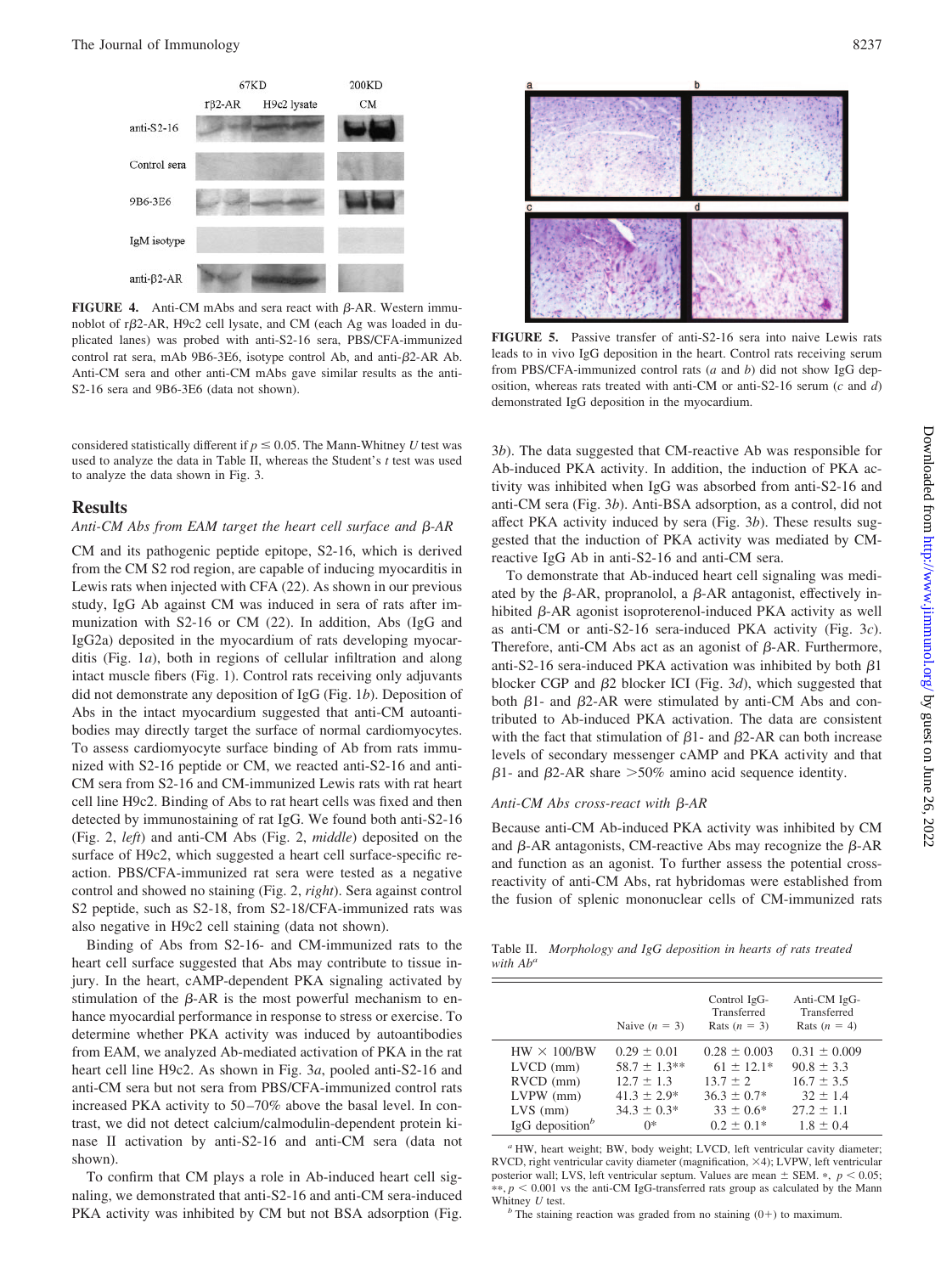**FIGURE 6.** Anti-caspase 3 FITC-stained cardiac sections demonstrate apoptosis in rats treated with anti-CM Ab. *a*, Control tissues from naive Lewis rats did not show binding of the anti-caspase 3. *b*, Rats passively transferred with serum from rats immunized with PBS/ CFA also did not show binding of the anti-caspase 3. *c*, However, rats treated with anti-CM IgG demonstrated binding of anti-caspase 3, suggesting the presence of apoptosis. Caspase 3 was imaged using rabbit anticaspase 3 and anti-rabbit FITC-conjugated Ab to detect anti-caspase 3 binding and apoptosis. Control tissues stained with both Abs are shown in *a* and *b*, and matching control tissues  $(d-f)$  were stained with only antirabbit FITC-conjugated Ab.



with the K6H6/B5 cell line. Thirteen hybridomas were selected, cloned, and expanded for production of mAbs reacting with CM and  $r\beta$ 2-AR. Table I shows four representative mAbs (9B6-3E6, 3A5-2E10, 2C3-2B6, and 2C3-2B9) which reacted strongly with both CM and  $r\beta$ 2-AR. Anti-CM and anti-S2-16 sera also reacted with both CM and  $r\beta$ 2-AR, whereas sera from PBS/CFA-immunized rats (sera control) and isotype control Ab rat IgM did not. mAbs were not reactive to control Ags such as tropomyosin and laminin (data not shown). When Ab-induced PKA activity in H9c2 heart cells was tested, mAbs induced PKA activity 15–30% above the basal level. Anti-CM and anti-S2-16 sera increased PKA activity 50 –70% above basal level, whereas control sera and rat IgM isotype control did not induce PKA activity (Table I). The weaker PKA reactivity induced by the cross-reactive mAbs was not unexpected compared with the stronger sera.

The reaction of anti-CM mAbs and sera from rats immunized with CM peptide  $S2-16$  or CM with the  $\beta$ -AR was confirmed by Western immunoblot. Anti-S2-16 sera, anti-CM sera (data not shown), and CM-reactive mAbs (9B6-3E6 as a selected sample) reacted with both the H chain of CM (200 kDa) and  $r\beta$ 2-AR (67 kDa), and a protein in H9c2 cell lysates that had the same molecular mass as the  $\beta$ 2-AR (Fig. 4). Control sera from PBS/CFAimmunized rats and an IgM isotype control for mAbs did not have such reactivity (Fig. 4). As a positive control, purified anti- $\beta$ 2-AR Ab recognized both  $r\beta$ 2-AR and the 67-kDa protein in H9c2 cells but not CM in Western blots (Fig. 4).

To further confirm the reactivity of the anti-CM Abs with the  $\beta$ -AR, we performed a competitive-inhibition ELISA. CM, r $\beta$ 2-AR, recombinant  $\alpha_{2a}$ -adrenergic receptor, and BSA were tested to determine their capacity to inhibit the reaction of anti-CM Abs with  $r\beta$ 2-AR. As shown in Table I, the reaction of anti-CM mAbs or sera with r $\beta$ 2-AR was markedly inhibited when r $\beta$ 2-AR or CM was used as an inhibitor, whereas neither ra-AR nor BSA inhibited the sera or mAb binding to  $\beta$ -AR (Table I). In competitive inhibition ELISA, a dose-dependent inhibition was observed with mAbs (500 to 4  $\mu$ g/ml) and sera (500 to 15.6  $\mu$ g/ml; data not shown).

Taken together, these results suggested that the immunological cross-reactivity between CM and  $\beta$ -AR may be a potential mechanism leading to recognition of the  $\beta$ -AR and subsequent Abinduced PKA activity in cardiomyocytes.

## *In vivo effects of cross-reactive anti-CM Ab*

We also examined the possible effects of CM and  $\beta$ -AR crossreactive Ab in vivo by passive transfer. As shown in Fig. 5, *a* and *b*, repeated i.v. injection for 2 wk of purified high-titer anti-CM/  $\beta$ -AR IgG Ab (6.75 mg total) from CM- or S2-16-immunized rats resulted in Ab deposition in the myocardium as shown in Fig. 5, *c* and *d*. In contrast, i.v. injection of control anti-PBS IgG did not lead to IgG deposition (Fig. 5, *a* and *b*). Therefore, when we transferred 0.5 mg purified IgG once every week for 18 wk, Ab deposition was evident in hearts of the recipients (Table II and Fig*.* 5, *c* and *d*). In anti-CM IgG-transferred rats, the left ventricular cavity diameter was significantly increased and was accompanied by a decrease in thickness of the septum and posterior wall, compared with naive rats receiving no IgG and rats receiving control PBS/ CFA-immunized rat IgG. The ratio of heart weight to body weight also tended to be higher in the CM-IgG-transferred group, but it failed to reach statistical significance (Table II). Histological examination did not reveal any cellular infiltration or necrosis in the anti-CM-IgG-transferred rats as well as control recipients. These results suggested that cross-reactive anti-CM autoantibodies do not directly cause histological inflammatory effects but may induce a cell-signaling cascade and myocardial changes leading to heart dysfunction and cardiomyopathy. In further studies, we found apoptosis in the hearts of animals receiving anti-CM IgG as shown in Fig. 6. Rats treated with anti-CM IgG (Fig. 6*c*) demonstrated binding of anti-caspase 3 and apoptosis. Control tissues from animals receiving IgG from adjuvant-immunized rats did not show the presence of caspase 3 and were not apoptotic (Fig. 6*b*). Further control rats, including hearts from naive animals (Fig. 6*a*), also did not show any apoptosis. Control tissues stained only with the antirabbit IgG FITC-conjugated Ab were also negative as shown in Fig. 6, *d*–*f*. Therefore, the data suggest that passively transferred anti-CM IgG may lead to apoptosis and thinning of the myocardium as shown in Table II.

## **Discussion**

The role of humoral immunity in autoimmune heart disease has not been established. Although immunization with CM leads to myocarditis and cellular infiltration in the heart, the mechanisms by which Ab may affect the heart have not been determined. Our novel findings show that anti-CM autoantibodies in experimental autoimmune myocarditis cross-react with the  $\beta$ -AR and induce signal transduction in heart cells. Our data support the hypothesis that anti-CM autoantibody in myocarditis may have pathophysiological effects on heart cells due to Ab cross-reactivity. Therefore, molecular mimicry and cross-reactivity of cardiac autoantibodies may be an important mechanism by which Ab may contribute to heart disease.

Circulating cardiac autoantibodies to CM and other heart-specific autoantigens are markers of autoimmunity in human myocarditis (11, 12, 32–36). In mice, deposition of CM-reactive Abs in the myocardium was detected after immunization with CM (26). In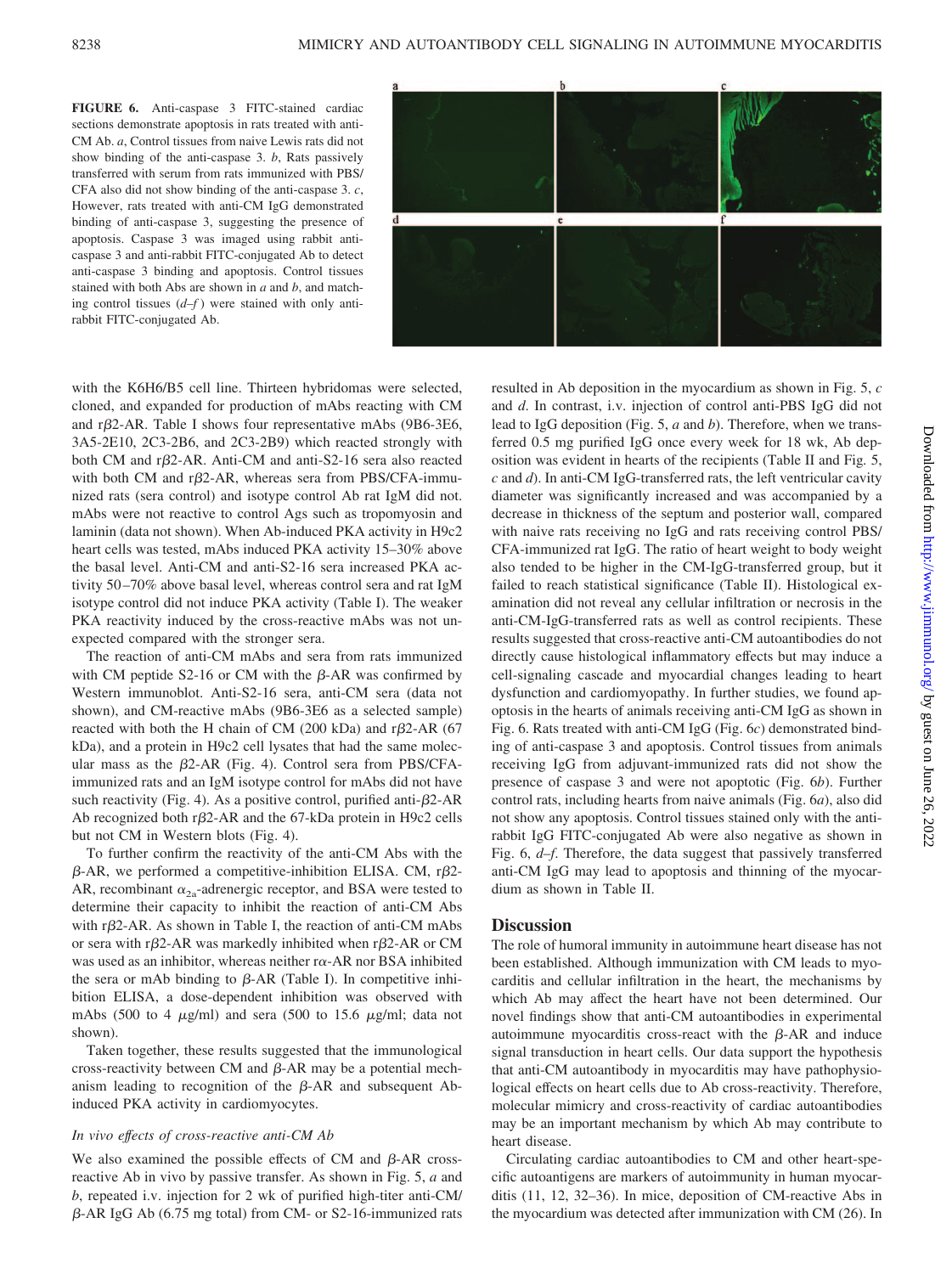this study, we observed Ab deposition in the hearts of Lewis rats immunized with CM and the pathogenic CM peptide S2-16. When the Ab subclass deposition pattern was defined, IgG and the IgG2a subclass but not IgG1 Abs were identified in the heart tissues in Lewis rat EAM (data not shown). This result may reflect a Th1 inflammatory and pathogenic Ab response. Ab recognition of heart tissue may also be mediated by exposed CM after myocardial injury. However, cardiac Ab deposition was observed in both inflammatory lesions of heart as well as in normal heart tissues. Although Ab binding to heart tissue might be explained by an aberrant expression of CM on heart cells (23), alternatively, the binding of CM-reactive Abs to heart tissue may be mediated by other heart cell surface molecules. In this study, we demonstrated heart cell surface binding by anti-CM Abs that recognized the  $\beta$ -AR on heart cells. Our report suggests that the potential pathogenic effects of anti-CM autoantibodies are related to heart cell surface recognition.

In the heart, one of the most important signaling receptors is the  $\beta$ -AR (27). PKA activation induced by  $\beta$ -AR stimulation is an important mechanism to enhance myocardial performance in response to stress or exercise (27). In this study, Ab-mediated activation of PKA was identified in a rat heart cell line and was shown to be mediated by both  $\beta$ 1- and  $\beta$ 2-AR. These results are consistent with previous reports suggesting that sera from myocarditis and cardiomyopathy patients contain agonistic autoantibodies that bind to  $\beta$ -AR (34, 37). Adrenergic receptors, especially  $\beta$ 1 subtype, not only function to generate second messengers to control the heart contractility, but also to regulate other cardiac functions, myocyte growth, and programmed cell death. Similar mechanisms may be responsible for signal transduction by cardiac autoantibodies in human and animal myocarditis.

Heart cell signaling induced by anti-CM autoantibodies suggested that Abs deposited in myocarditic hearts may have pathogenic effects physiologically rather than histologically. This is demonstrated by our Ab passive transfer experiment. Although we did not examine the physiological function of rat hearts after Ab transfer, morphometric analysis showed that hearts from anti-CM IgG-transferred rats had enlarged left ventricular chambers and thinner septum and posterior walls than those of control-transferred rats. An enlarged left ventricular chamber and thinning septum and wall are all features of DCM (3). These results are consistent with a recent report by Jahns et al. (30), where immunization against the  $\beta$ 1-AR second extracellular loop peptide resulted in anti- $\beta$ -AR Ab, which induced cardiomyopathy by both immunization and passive transfer.

In this study, anti-CM autoantibody-induced PKA activity was shown to be inhibited by either CM or  $\beta$ -AR antagonists. Our observation suggested a potential Ab cross-reaction between CM and  $\beta$ -AR. To further confirm the cross-reaction between CM and  $\beta$ -AR, we derived hybridomas from rats immunized with CM. mAbs and sera from CM- or S2-16-immunized rats reacted strongly to the 200-kDa H chain of CM and the 67-kDa  $r\beta$ 2-AR in both ELISA and in Western blot analysis. In addition,  $r\beta$ 2-AR was shown to be a potent inhibitor of anti-CM Ab reactivity with CM and vice versa.  $r\beta$ 2-AR was used in this study because of its availability. Both  $\beta$ 1- and  $\beta$ 2-AR have the same molecular mass and have  $>50\%$  amino acid sequence identity. Our data indicated mimicry between two cardiac Ags, CM and  $\beta$ -AR, which lead to a humoral mechanism for induction of PKA activity in heart cells. This is the first time that the  $\beta$ -AR has been linked with immune responses against CM, the dominant autoantigen in autoimmune myocarditis. Mimicry between CM and  $\beta$ -AR may not be apparent, although both of these two proteins have  $\alpha$  helical structure. CM has coiled-coil  $\alpha$  helical conformation, whereas  $\beta$ -AR is a

seven-transmembrane-spanning receptor. Protein sequence alignment between CM and  $\beta$ 1-AR showed a 30% identity and a 56% homology in a 57 aa overlap (CM,  $98-154: \beta1-AR$ ,  $300-348$ ), and alignment between CM and  $\beta$ 2-AR showed a 25% identity and a 57% homology in an 85 aa overlap (CM, 543-624; B2-AR, 131– 213). Most sequence homology alignment was within surfaceexposed regions of the  $\beta$ -AR. The defined S2-16 epitope of CM that induced Ab cross-reactive with  $\beta$ -AR demonstrated a 44% identity and a 78% homology with  $\beta$ 1-AR in a 9 aa overlap (S2-16, 5–13:  $\beta$ 1-AR, 48-56) and a 34% identity and a 67% homology with  $\beta$ 2-AR in a 12 aa overlap (S2-16, 12–23:  $\beta$ 2-AR, 396–407). However, it can be difficult to define Ab-reactive sites in the molecules because the Abs most likely react with conformational epitopes. It has been shown that a single Ab is capable of adopting different binding site conformation and can bind unrelated Ags (38, 39). In mimicry and cross-reactivity by an Ab, conformational diversity increases the Ab repertoire but also reduces Ab specificity and avidity.

We believe that the major contribution of this study is the demonstration that anti-CM Abs cross-react with and signal the  $\beta$ -AR and therefore might lead to cardiomyopathy in animals or humans. Chronic or excessive stimulation of the  $\beta$ -AR has been shown to promote cardiomyocyte apoptosis through PKA (28, 29). Our novel data demonstrate how anti-CM Abs might alter cardiac function. The data in this report provide an important mechanistic advance previously unknown about anti-myosin Ab responses. Although we were unable to provide data showing impaired cardiac function in our animals, our data show that hearts treated with passively transferred Ab appear to undergo apoptosis. Further preliminary studies suggested that passively transferred anti-CM or anti-S2-16 IgG for 18 wk caused increased PLB at  $\text{Ser}^{16}$  in the myocardium, a result of PKA activation. Continued signaling of PKA may lead to apoptosis in the heart, over time leading to a decrease in myocardial mass. These data could explain the development of a cardiomyopathic heart disease phenotype in animals receiving anti-CM IgG.

In summary, this study links anti-CM Ab to the heart cell surface  $\beta$ -AR and the induction of PKA activity. Molecular mimicry and Ab cross-reactivity appear to serve as humoral mechanisms that may play an important role in the pathogenesis of myocarditis and cardiomyopathy. In addition, cross-reactive autoantibody-mediated cardiomyocyte signaling may contribute to the confounding and often histologically silent clinical manifestations in myocarditis. The finding that anti-CM Abs can modulate cardiomyocyte physiology provides a more complete understanding of the immunopathogenesis of autoimmune myocarditis and DCM.

## **Acknowledgments**

We thank Dr. Christine Kirvan for helpful discussions and Dr. Mark Hemric for human CM preparation.

## **Disclosures**

M. W. Cunningham was a consultant for Aventis-Pasteur MSD (now Sanofi Pasteur MSD), Wyeth Pharmaceuticals (American), and ID Biomedical (GlaxoSmithKline).

#### **References**

- 1. Olinde, K. D., and J. B. O'Connell. 1994. Inflammatory heart disease: pathogenesis, clinical manifestations, and treatment of myocarditis. *Annu. Rev. Med.* 45: 481– 490.
- 2. Brown, C. A., and J. B. O'Connell. 1995. Myocarditis and idiopathic dilated cardiomyopathy. *Am. J. Med.* 99: 309 –314.
- 3. Towbin, J. A., K. R. Bowles, and N. E. Bowles. 1999. Etiologies of cardiomyopathy and heart failure. *Nat. Med.* 5: 266 –267.
- 4. Feldman, A. M., and D. M. McNamara. 2000. Medical progress: Myocarditis. *N. Engl. J. Med.* 343: 1388 –1398.